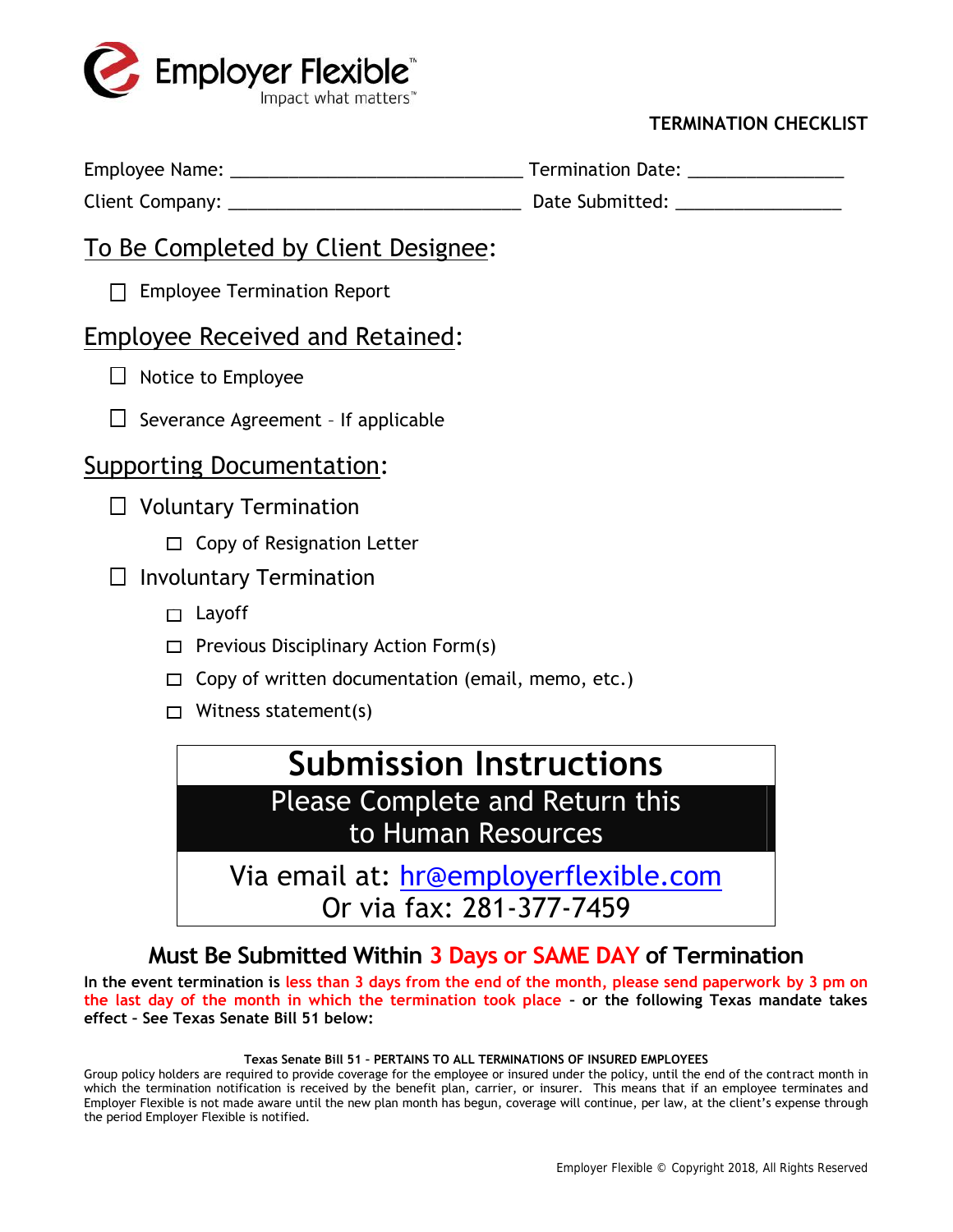

## **EMPLOYEE TERMINATION REPORT**

Check Appropriate Box: □ ORIGINAL □ REVISED

#### **Texas Senate Bill 51 – PERTAINS TO ALL TERMINATIONS OF INSURED EMPLOYEES**

Group policy holders are required to provide coverage for the employee or insured under the policy, until the end of the contract month in which the termination notification is received by the benefit plan, carrier, or insurer. This means that if an employee terminates and Employer Flexible is not made aware until the new plan month has begun, coverage will continue, per law, at the client's expense through the period Employer Flexible is notified.

| TO BE COMPLETED BY THE ON-SITE SUPERVISOR OR DESIGNEE                                                                                                                                                                                                                                                                                                                                                                                                                                                                                                                                                                                                           |                                                                                                                                                                                                                                                                                                                                                                                                                                                                                                                                                                                                                                                                                                                                                                                                                                                                                   |  |
|-----------------------------------------------------------------------------------------------------------------------------------------------------------------------------------------------------------------------------------------------------------------------------------------------------------------------------------------------------------------------------------------------------------------------------------------------------------------------------------------------------------------------------------------------------------------------------------------------------------------------------------------------------------------|-----------------------------------------------------------------------------------------------------------------------------------------------------------------------------------------------------------------------------------------------------------------------------------------------------------------------------------------------------------------------------------------------------------------------------------------------------------------------------------------------------------------------------------------------------------------------------------------------------------------------------------------------------------------------------------------------------------------------------------------------------------------------------------------------------------------------------------------------------------------------------------|--|
|                                                                                                                                                                                                                                                                                                                                                                                                                                                                                                                                                                                                                                                                 |                                                                                                                                                                                                                                                                                                                                                                                                                                                                                                                                                                                                                                                                                                                                                                                                                                                                                   |  |
|                                                                                                                                                                                                                                                                                                                                                                                                                                                                                                                                                                                                                                                                 |                                                                                                                                                                                                                                                                                                                                                                                                                                                                                                                                                                                                                                                                                                                                                                                                                                                                                   |  |
|                                                                                                                                                                                                                                                                                                                                                                                                                                                                                                                                                                                                                                                                 |                                                                                                                                                                                                                                                                                                                                                                                                                                                                                                                                                                                                                                                                                                                                                                                                                                                                                   |  |
|                                                                                                                                                                                                                                                                                                                                                                                                                                                                                                                                                                                                                                                                 |                                                                                                                                                                                                                                                                                                                                                                                                                                                                                                                                                                                                                                                                                                                                                                                                                                                                                   |  |
| TERMINATION REASON (Identify appropriate termination definition from the attached list)                                                                                                                                                                                                                                                                                                                                                                                                                                                                                                                                                                         |                                                                                                                                                                                                                                                                                                                                                                                                                                                                                                                                                                                                                                                                                                                                                                                                                                                                                   |  |
| Voluntary                                                                                                                                                                                                                                                                                                                                                                                                                                                                                                                                                                                                                                                       |                                                                                                                                                                                                                                                                                                                                                                                                                                                                                                                                                                                                                                                                                                                                                                                                                                                                                   |  |
| Involuntary                                                                                                                                                                                                                                                                                                                                                                                                                                                                                                                                                                                                                                                     |                                                                                                                                                                                                                                                                                                                                                                                                                                                                                                                                                                                                                                                                                                                                                                                                                                                                                   |  |
| ADDITIONAL PAY TO BE GIVEN AT TERMINATION                                                                                                                                                                                                                                                                                                                                                                                                                                                                                                                                                                                                                       |                                                                                                                                                                                                                                                                                                                                                                                                                                                                                                                                                                                                                                                                                                                                                                                                                                                                                   |  |
| PTO/Vacation Pay                                                                                                                                                                                                                                                                                                                                                                                                                                                                                                                                                                                                                                                |                                                                                                                                                                                                                                                                                                                                                                                                                                                                                                                                                                                                                                                                                                                                                                                                                                                                                   |  |
| Wages in Lieu of Notice $\begin{array}{cc} \text{S} & \text{No. of Hours} \end{array}$ Severance Agreement Issued? $\Box$ Yes $\Box$ No                                                                                                                                                                                                                                                                                                                                                                                                                                                                                                                         |                                                                                                                                                                                                                                                                                                                                                                                                                                                                                                                                                                                                                                                                                                                                                                                                                                                                                   |  |
|                                                                                                                                                                                                                                                                                                                                                                                                                                                                                                                                                                                                                                                                 |                                                                                                                                                                                                                                                                                                                                                                                                                                                                                                                                                                                                                                                                                                                                                                                                                                                                                   |  |
| <b>DEDUCTIONS</b>                                                                                                                                                                                                                                                                                                                                                                                                                                                                                                                                                                                                                                               |                                                                                                                                                                                                                                                                                                                                                                                                                                                                                                                                                                                                                                                                                                                                                                                                                                                                                   |  |
| Does this employee have any outstanding loans or company property? $\Box$ Yes $\Box$ No                                                                                                                                                                                                                                                                                                                                                                                                                                                                                                                                                                         |                                                                                                                                                                                                                                                                                                                                                                                                                                                                                                                                                                                                                                                                                                                                                                                                                                                                                   |  |
| Amount to be deducted from the Employee's final paycheck: \$                                                                                                                                                                                                                                                                                                                                                                                                                                                                                                                                                                                                    |                                                                                                                                                                                                                                                                                                                                                                                                                                                                                                                                                                                                                                                                                                                                                                                                                                                                                   |  |
| <b>CHECK THE APPROPRIATE RESPONSES</b>                                                                                                                                                                                                                                                                                                                                                                                                                                                                                                                                                                                                                          |                                                                                                                                                                                                                                                                                                                                                                                                                                                                                                                                                                                                                                                                                                                                                                                                                                                                                   |  |
| IL have have not given verbal or written warnings to the employee prior to termination. Please attach supporting<br>documents.<br>ILIhaveLIhave not discussed this termination report with the employee.<br>Inavel_have not notified the Employee also being terminated by Employer Flexible HR that coverage under the<br>predetermined Health Benefit Plan terminates at midnight on the date of termination, or at the end of the coverage<br>month, if applicable.<br>ILIhaveLIhave not given the employee the Notice To Employee.<br>into the employee's bank account.<br>On site Supervisor's or Designee's Signature: __________________________________ | Inavel_have not notified the employee that the last paycheck for direct deposit employees may not be direct deposited<br>Date:                                                                                                                                                                                                                                                                                                                                                                                                                                                                                                                                                                                                                                                                                                                                                    |  |
| TO BE COMPLETED BY THE TERMINATED EMPLOYEE                                                                                                                                                                                                                                                                                                                                                                                                                                                                                                                                                                                                                      |                                                                                                                                                                                                                                                                                                                                                                                                                                                                                                                                                                                                                                                                                                                                                                                                                                                                                   |  |
| employed in Texas or Florida, I understand that if my employment is ending for any reason, I should contact Employer<br>for reassignment, and if I do not it may affect my unemployment benefits. I have no property belonging to Employer<br>Flexible HR or to the client company. My signature below confirms that I have no unreported work related injury as of<br>the date of my termination. Further, all reimbursable expenses have been submitted for payment with my final<br>paycheck.                                                                                                                                                                | The above information regarding the termination of my employment has been discussed with me. I also understand that my<br>final check may not be by direct deposit. I have been advised that my coverage under the predetermined Health Benefit<br>Plan, if any, terminates at midnight on the date when my employment terminated or at the end of the current coverage<br>month. I understand that if I am covered by the predetermined Health Plan, and if I want to continue my coverage, I must<br>complete the Group Health Benefits Right of Continuation Notice (COBRA Notice) which will be sent to me by Employer<br>Flexible HR, and send it within 60 days from the date of the qualifying event or notification to the insurance carrier. If<br>Flexible HR at 1-888-983-5879 within 48 hours after my termination and every week thereafter to make myself available |  |
| <b>Employee Signature:</b>                                                                                                                                                                                                                                                                                                                                                                                                                                                                                                                                                                                                                                      | Date:                                                                                                                                                                                                                                                                                                                                                                                                                                                                                                                                                                                                                                                                                                                                                                                                                                                                             |  |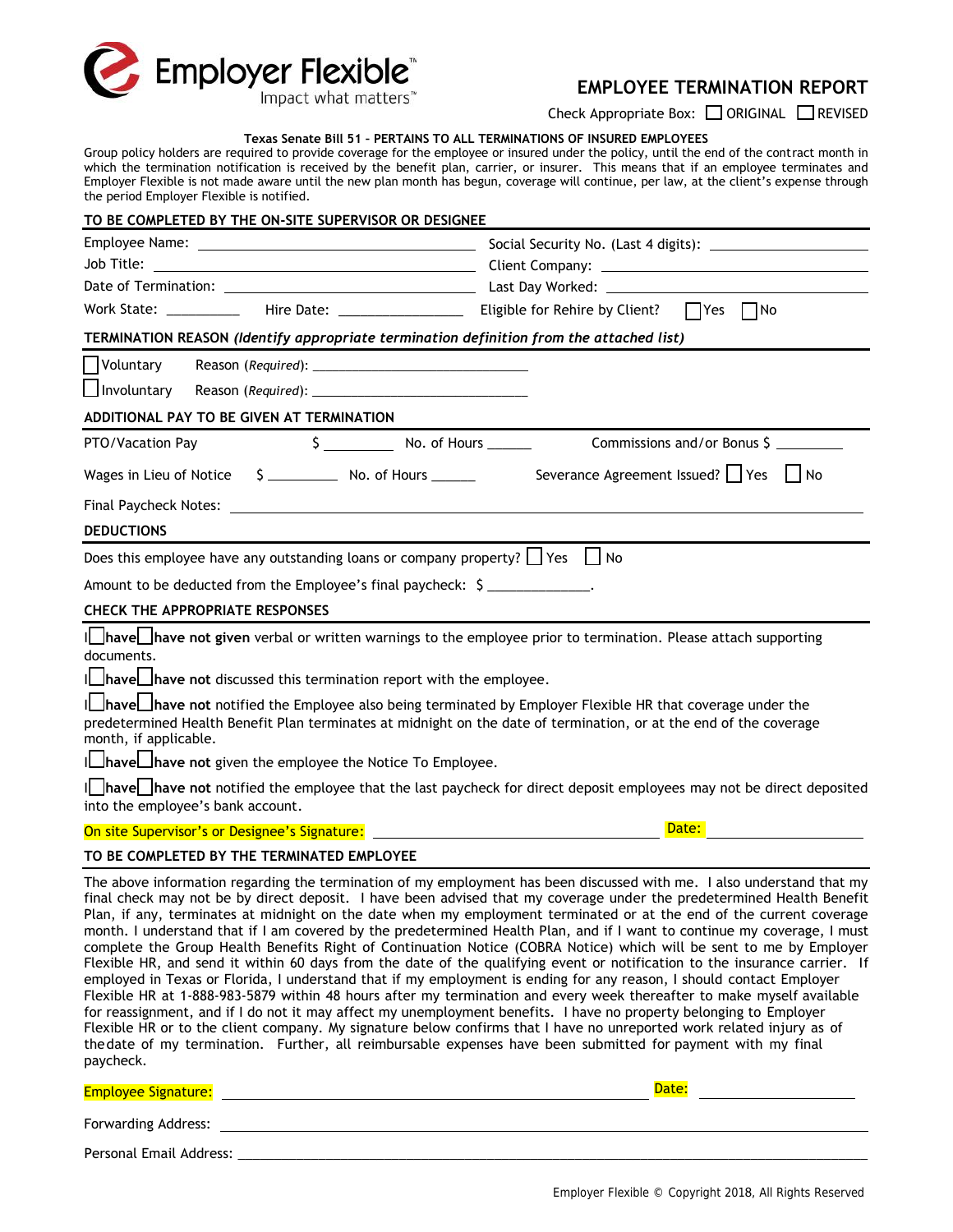

## **NOTICE TO EMPLOYEE**

This notice is to notify you that your final check may not be by direct deposit. Your coverage under the predetermined Health Benefit Plan, if any, terminates at midnight on the date when your employment terminated or at the end of the current coverage month. If you are covered by the predetermined Health Plan, and if you want to continue your coverage, you must complete the Group Health Benefits Right of Continuation Notice (COBRA Notice) which will be sent to you by Employer Flexible HR, and send it within 60 days from the date of the qualifying event or notification to the insurance carrier. If employed in Texas or Florida, you when your employment terminated or at the end of the current coverage month. If you are covered by the predetermined Health Plan, and if you want to continue your coverage, you must complete the Group Health Benefits Right covered by the predetermined Health Plan, and if you want to continue your coverage, you<br>must complete the Group Health Benefits Right of Continuation Notice (COBRA Notice) which<br>will be sent to you by Employer Flexible HR week thereafter to make yourself available for reassignment, and if you do not it may affect will be sent to you by Employer Flexible HR, and send it within 60 days from the date of the qualifying event or notification to the insurance carrier. If employed in Texas or Florida, you understand that if your employmen Employer Flexible HR or to the client company.

## **EMPLOYEE COPY**